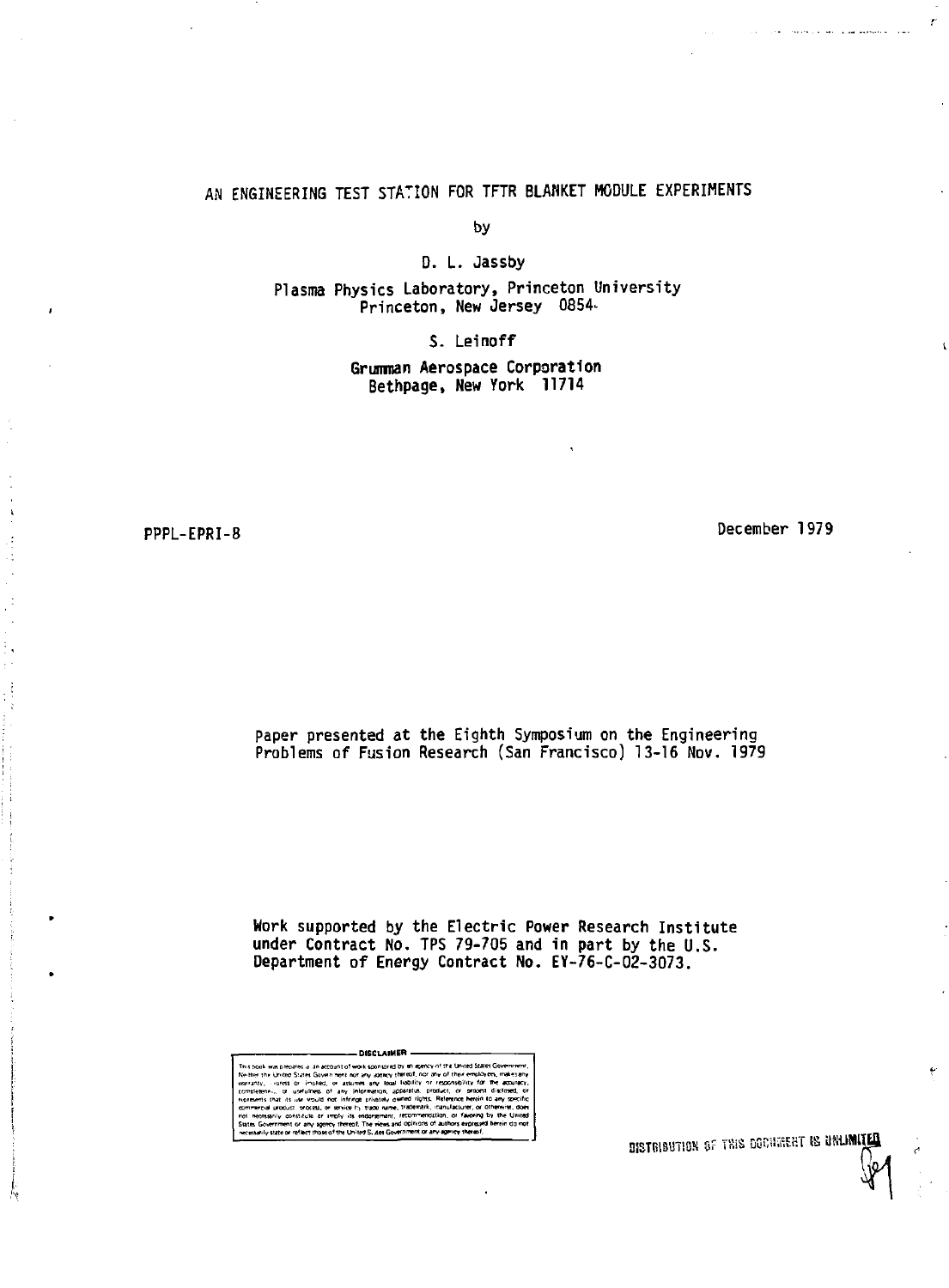**D. L. Jassby Plasma Physics Laboratory. Princeton University Princeton, New Jersey 08544** 

> **S. Leinoff Grumman Aerospace Corporation Bethpage, New York 11714**

> > **1**

### **Summary**

**A conceptual design hai been carried out for an Engineering Test Station (ETS) which will provide structural support and utilities/instrumentation services for blanket modules positioned adjacent to the vacuum vessel of the TFTR (Tokamak Fusion Test Reac**tor). The ETS is supported independently from the<br>Test Cell floor. The ETS module support platform is<br>constructed of fiberglass to eliminate electromagnetic<br>interaction with the pulsed 'tokamak fields. The ETS **can hold blanket modules with dimensions up to 78 cm**  in width, 85 cm in height, and 105 cm in depth, and<br>with a weight up to 4000 kg. Interfaces for all<br>utility and instrumentation requirements are made<br>via a shield plug in the TFTR igloo shielding. The<br>modules are readily i

#### **Introduction**

**The Tokamak Fusion Test Reactor<sup>1</sup> (TFTR) now under**  construction will offer the first opportunity for **reactor-prototypic fusion blanket experiments using 14-MeV neutrons. A blanket module test program 1s currently being formulated for the TFTR, with the firs t module expected to contain a solid lithium compound for tritium breeding. The unique technical data that can be obtained from TFTR blanket experiments 1n the early and mid-1980s is discussed elsewnere. <sup>2</sup> \* 3 "' In addition to this engineering data, the blanket iradule program will provide an opportunity for Important fusion technology development. Operational ex-perience would be gained for the firs t time in the follc/wing areas:** 

- **Fabrication of blanket elements for experimental modules. This practical need will serve as a focal point for narrowing down myriad design options for blanket materials and their physical forms.**
- **Spatial measurements of neutron and gamma-ray flux and spectra throughout a prototypical reactor blanket module, in a reactor-like radiation environment.**
- **Methods of electromagnetic isolation of blanket modules from the tokamak pUsna during discharge start-up and during plasma disruptions.**
- **Remote handling of blanket modules in a reactorlike environment.**

Modular blanket capability for TFTR blankets will<br>be made possible by means of an Engineering Test Stat-<br>ion (ETS), which is depicted in Fig. 1. The basic<br>requirement of the ETS is to provide structural support<br>and interfa *biai\ket modat&i positioned adjacent to the.* **TFTR vacuum**  *vuiel.* **This paper describes the conceptual design of the ETS.** 

**The ETS will be located in one of the bays between adjacent TF (toroidal-field) colls, as indicated in Fig. 2. Approximately half of the TFTR bays are** 

**potentially eligible to house the ETS, but the number of candidate bays has been arbitrarily restricted to five. The ETS must be capable of remote disassembly and relocation in any one of these five bays.** 



**Fig. 1. Elevation view of the ETS. (796340)** 



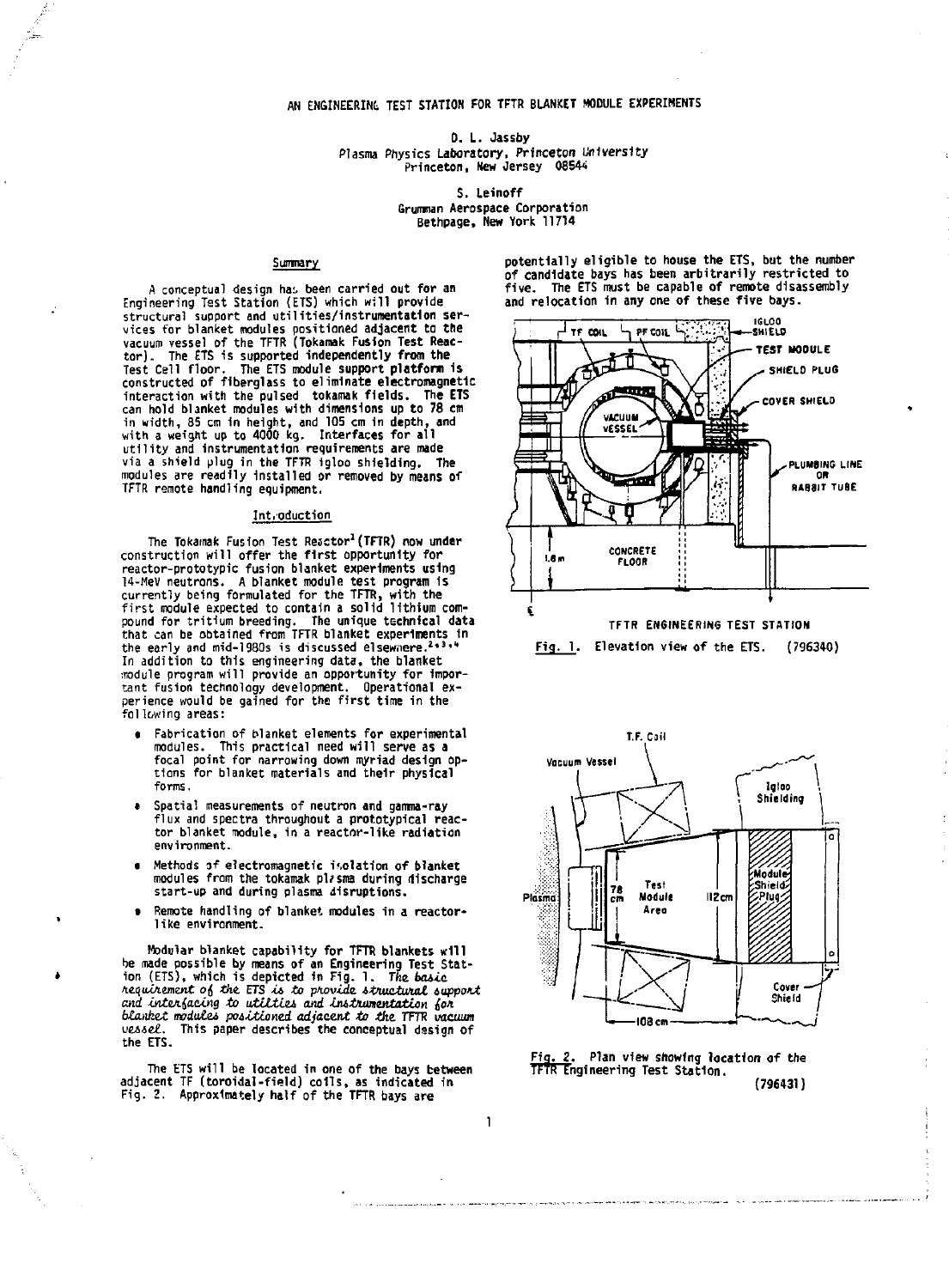# Functional Requirements of the ETS **Structural Aspects of the ETS** Structural Aspects of the ETS

# **Rempte Handling**

**Facilitation of remote handling operations is a key design objective both for the installation and removal of the ETS and for the loading and unloading**  of blanket modules. The initial conceptual design of **the ETS has only one support leg inside the igloo shield (see Fig. 1), and this leg is removable from the basement. All utilitie s and instrumentation connections to the experimental modules are made outside the igloo wall, where hands-on operations are permitted.** 

# **Test Module Size**

The maximum dimensions of a test module are 78 cm<br>in width, 85 cm in height, and 105 cm in depth (see<br>Fig. 2). Provision can be made for a module of greater<br>depth. The position of the module is fixed, with the **front face located 3 to 5 cm from the vacuum vessel port cover.** 

# **Load-Carrying Capacity**

- **The ETS must be capable of supporting a test module up to 4000 kg in weight, plus a shield plug weighing about 1000 kg.**
- **The ETS must counteract any torques exerted by a test module experiencing electromagnetic forces due to changing magnetic fields.**
- **The ETS must retain its integrity during the most severe shaking of the TFTR machine by seismic**  disturbances or major plasma disruptions.

### **Anchoring**

**The ETS must be supported independently. There can be no connections to the TFTR vacuum vessel or TF coils, or to any other TFTR component.** 

#### **Materials**

Only nonmagnetic material can be used in the con-<br>struction of the ETS and the <sup>1</sup>' nket modules. Where<br>a metal can be used, the prime alloy considered is<br>304L stainless steel. Electromagnetic forces on the **ETS and test modules should be minimized by eliminating large conducting paths. To meet this objective, the conceptual design specifies fiberglass for the module support platform.** 

### **Utilities**

Ă

المتحكمة

**Access to electricity, water, air, gas, and pneum-atic tubes will he made via existing penetrations into the basement outside the igloo shield wall. Interfacing to the module will be made via connectors on the outside of the igloo shield plug (see Fig. 1).** 

# **Test Module Interconnections**

**The test module and igloo shield plug are mounted on the same pallet in order that Interconnections for utilitie s and instrumentation can be made away from the ETS with good alignment assured. A central plug inter-connection allows for rapid removal of sample fuel rods from a breeding experiment by pulling a fuel rod clus-ter attached to this plug through the shield block.'\* <sup>5</sup>**

# **Description of Mechanical Features**

Figure 3 shows the basic structure of the ETS. The<br>ETS platform is supported by 3 steel posts attached to<br>the Test Cell Tloor. The inboard column utilizes the<br>existing 15-cm hole in the lower shear-compression panel<br>betwee **netic interaction with the pulsed tokamak fields. (Radiation damage to the fiberglass will be negligible for TFTR fluences.) Seismic loads are taken up by diagonal struts attached to the Test Cell floor outboard of the ETS. There is no attachment to any component of the TFTR.** 

**The following are the principal mechanical compon-ents of the ETS, all of wlrch must be nonmagnetic:** 

- **« Module support platform, Including center column attachment and tracks for pallet rollers.**
- **Central support leg assembly with concrete plug, including a 13-ft.-1ong column with plug shielding, an upper positioning collar welded te the central column, and a lower support ring for this column. These components are illustrated in F1g. 4.**
- **t Two support columns with diagonal bracing for the outboard end of the module platform.**
- **Diagonal struts to counteract radial loads (esp-ecially for seismic conditions).**
- e Pallet for the test module, consisting of 304L<br>frame with fiberglass face sheets, rollers, stops,<br>and a fitting for the installation drive mechanism.<br>The pallet interfaces with the blanket module, the **shield plug, the support platform, the transporter, and the installation drive mechanism.**

## **Electromagnetic Interactions**

An order-of-magnitude entimate was made by Mr. C. Paulson (Ebasco Services, Inc.) of the ma<sub>p</sub>itudes of **the electromagnetic interactinr.s between the ETS and the tokamak fields. ' Fo>- this exercise, the ETS platform was assumed to be a plate of 3/8-inch stainless** 



**ETS STRUCTURE ARRANGEMENT** 

**Fig. 3. Model of the ETS used for a simple structural assessment. (796339)**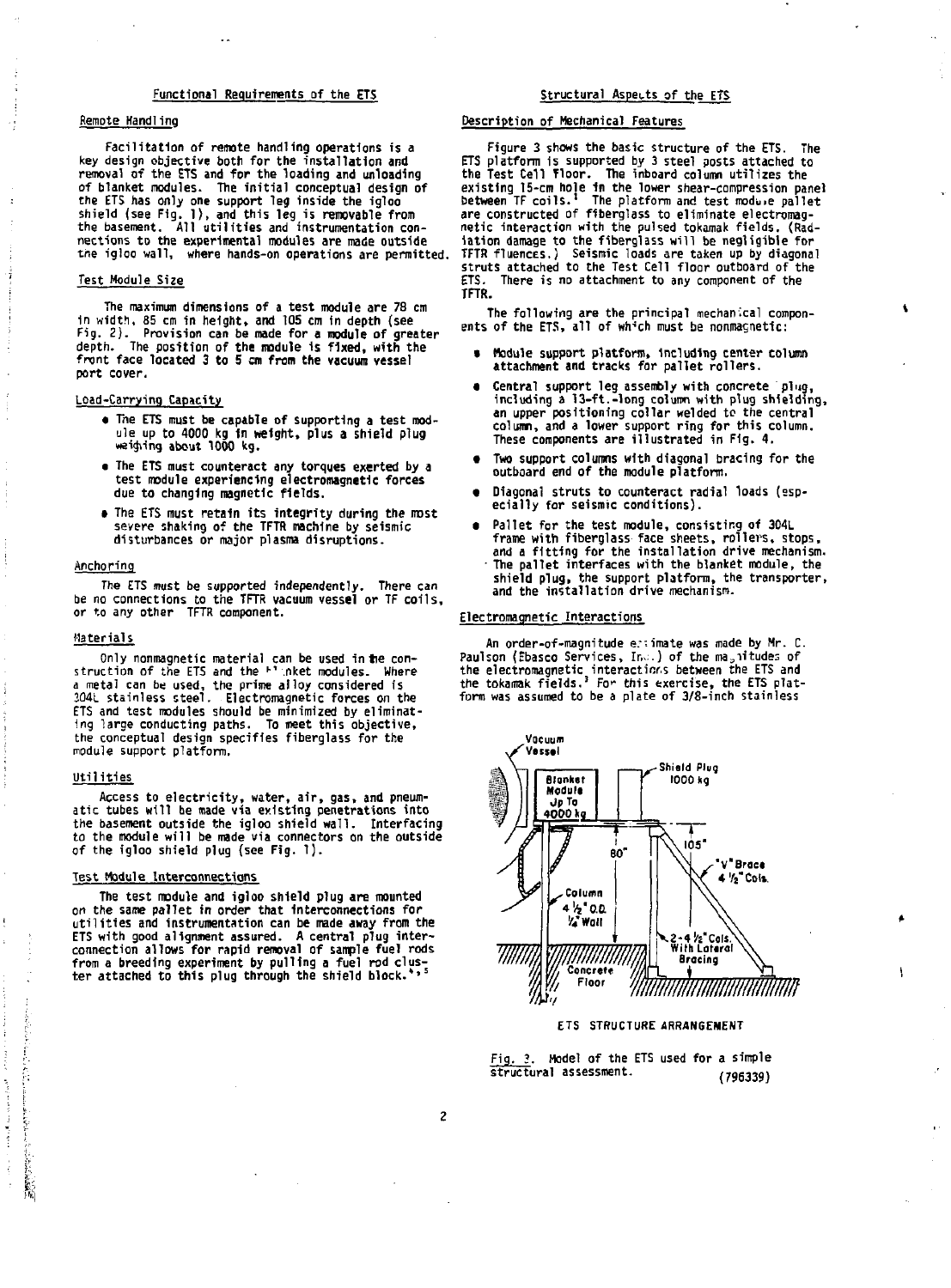**steel attached to two radially directed beams, one on each side of the module area. The test module was taken to be a trapezoidal box with walls consisting of 3/8 inch stsinlass steel. The calculations considered (1) fields produced at the plasma location due to eddy**  currents induced in the structure during plasma init-<br>iation, and (2) curren*.s* produced in the ETS and mod**ule structures due to a major plasma disruption.** 

**It was found that during plasma start-up, a current loop in the sides and ends of the test module produces a perturbation field in excess of 10 Gauss at the plasma position. This rather large perturbation can be eliminated by insulating the ends and sides of the blanket module one from another.** 

**During a plasma disruption, eddy currents up to 40 kA can be expected in the steel support platform. These currents reach their maximum values at about 70 ys afier initiation of the disruption, and then decay over about 1 ms. The interaction of these eddy currents with the ambient toroidal magnetic field produces forces of up to 200 psia on the steel platform, giving rise to large torques which would have to be taken up by the**  3 support columns. Interaction of the eddy currents<br>with the tokamak equilibrium vertical field gives a<br>total impulse force of several thousand lbs directed<br>radialiv inward toward the machine centerline.

**To eliminate the direct electromagnetic interactions with the support platform, the platform must be constructed from a strong nonconducting material such as fiberglass. Alternatively, a stainless steel tub-ular support structure with electrically insulated joints could probably be used. The present conceptual design specifies fiberglass.** 

#### **Summary of Response to Loads**

J

ı

W

**Figure 3 shows the structural model used to estimate the response of the ETS to various loads. The following summary is due to Hr. P. Anbro (Grumman Aerospace Corp.). The basic approach was to establish loading conditions, and confirm that load paths are available for all these conditions.** 

**Dead Load. The maximum dead load is 5000 kg, which is carried by the 3 vertical columns. Approximately 805 of this load is carried by the central column (see fig. 4). The compression stress on the column wall is 2500 psi, which is well below the critical value.** 

**Vit stions. The vibration mode with the lowest**  fund?<sup>-me</sup>n:al frequency is bending of the support columns in a rection tangential to the vacuum vessel. The in a rection tangential to the vacuum vessel. **natural frequency cf this mode, with 5000 kg load an** 



**Fig. 4. Central support column of the ETS.** 

**3** 

**the platform, is in the range of 4 to 10 cps.** 

**Seismic Loading. The maximum horizontal Intensity is estimated to be 0.07 g, producing a frequency of 2 to 7 cps. This value overlaps the natural lateral frequency of the structure, so that there can be a large amplification factor. The maximum lateral accel**eration of the test module and shield plug is estimated<br>to be 0.5 g, giving rise to a maximum lateral load im-<br>posed on the ETS platform of 2500 kg. The stiffness of<br>the support structure for horizontal loading can easily **accommodate 2500 kg.** 

**Electromagnetic Loading. During plasma disruptions, loads can result from eddy currents induced in horizontal conducting loops interacting with the toroidal magnetic field. No eddy currents are induced in the fiberglass platform or pallet. The sides of the test module are assumed to be insulated from each other. Then eddy currents in the top and bottom plates of the module produce moments that tend to rotate the platform about an axis normal to the vacuum vessel. Taking into account the response time of the module and platform**  (a dynamic response factor of about 0.25), the static<br>load on the platform will be about 175,000 in-1bs.<br>This moment is resisted by lateral bending of the 3<br>support columns, with a maximum deflection of the plat**form of several centimeters.** 

# **Installation of the ETS**

**Procedures have been worked out to permit the dis**assembly of the ETS in one bay and reassembly in another<br>bay,ª regardless of the degree of activation of the<br>TFTR. As indicated in Fig. 4, each of the candidate<br>bays for the ETS would be prefitted with an adapter **ring welded to the existing upper flange of the floor penetration. For installation, the central support column enclosed in case shielding 1s raised from the basement and secured to the floor liner. Any height variations at the upper end of this column, due to floor variations, can be accommodated by adjusting the outboard legs of the ETS.** 

**The module support platform, with its outer two legs attached, is lifted by the overhead crane hook. The crane operator, with some assistance from a remote**  manipulator, will move the table through the opening<br>in the igloo wall, and lower the table over the central<br>column. A remote captive bolt through the table into<br>this column completes the table tie-down. Diagonal **struts are then attached between the floor-mounted transporter support leg (see below) and both sides of the module platform.** 

**To seal off the opening in the igloo wall, the mod-ule transpcrter is used to install a pallet holding a**  shield plug (and test module if available). Auxiliary **shielding must restore as nearly as possible a complete igloo and substructure shield to minimize neutron streaming through gaps.** 

Ť

 $\bar{z}$ 

 $\bar{\Sigma}$ 

**The ETS is removed from a TFTR bay by a procedure which is essentially the reverse of the installation procedure described above.** 

# **Loading Procedures for a Blanket Test Module**

**The steps required to install a blanket module are summarized in the following, and illustrated in Figures 5 and 6.** 

**( I) Attach the blanket module and its shield plug to the ETS pallet in a working area away from the TFTR machine. The shield block 1s held to the pallet by truss angles bolted to the pallet.**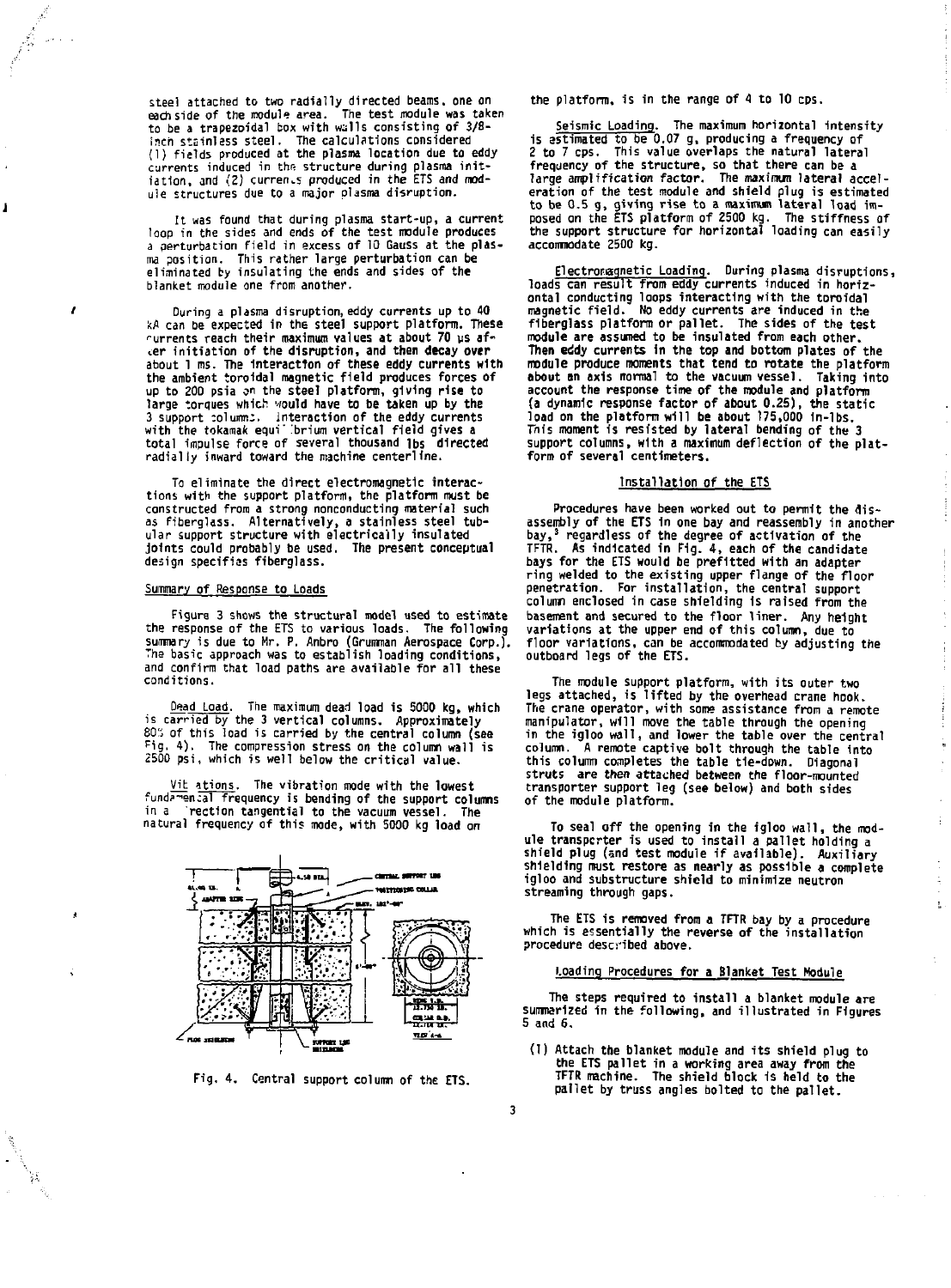- **(2) Make all connections (rabbit tubes, coolant tubes, electrical, etc.) between the module and shield plug.**
- **(3) Install the loaded pallet on the "transporter."**
- **(4) Set the A-frames of the transporter to predetermined marks to position the crane hook over the <.=ntcr-of-gravity location of the combined transporter, pallet, module, and shield plug.**
- **(5) Erect the outboard transporter support leg in the keyed prelocated hole in the ETS bay area.**
- **(6) Attach the transporter to the overhead crane.**
- **(71 Hove the transporter to the ETS bay area, and**  lower it to position using the tapered guide pins **on the transporter to angage the funnel-shaped holes on the ETS platform. The transporter 1s supported here and on the outboard support leg.**
- (8) By means of a remote manipulator, rotate the drive<br>screw on the transporter to drive the pallet onto<br>the ETS. Stops at the end of the tracks on the<br>ETS platform determine the final pallet position.
- **(9) Remove the transporter and the outbord support leg.**
- **(10) Make all service connections to the module at the outboard face of th? shield plug. This operation can be hands-on.**
- **(11) Mount an auxiliary cover shield on the ETS to prevent streaming between the shield block mounted on the pallet and the surrounding Igloo shielding.**

**The blanket module is removed from the ETS by following a procedure which is the reverse of the above.** 











**Fig. 6. Scale model of the TFTR and the ETS. (A) Blanket module support platform. (B) Loading of a blanket module. (C) Blanket module in place. (Shielding to be added.) (794595-97)** 

ğ.

4

**Contractor of the State State**